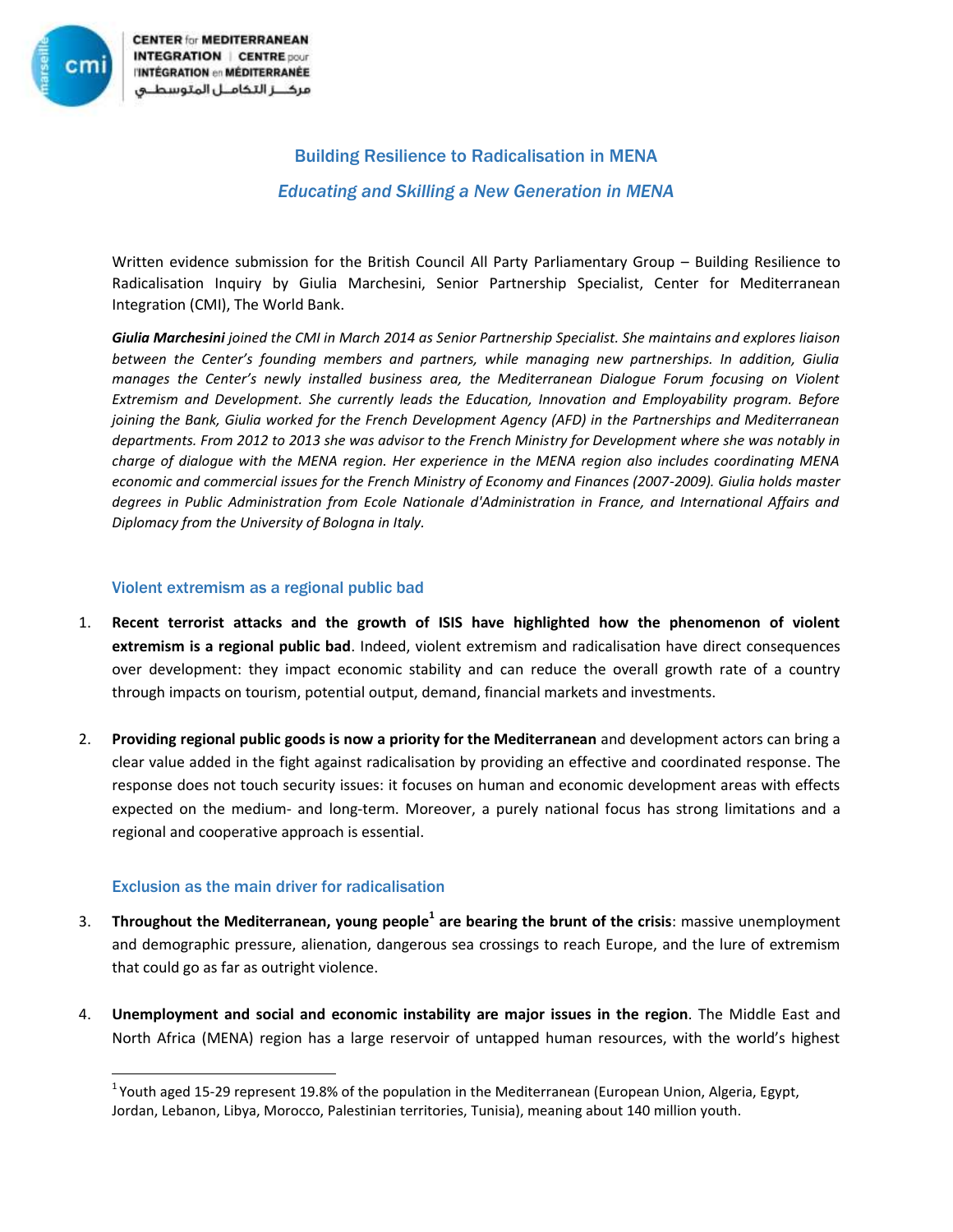unemployment rate among youth, with more than 20% of youth in the MENA region unemployed and only 40% of youth work in the formal sector, and the lowest participation of females in the labour force<sup>2</sup>. The share of young people neither in employment, education, or training (NEET)<sup>3</sup> also explains the lack of opportunities and the absence of a vision on the future for youth. Moreover, the current organisation of the production system between the Northern and Southern Mediterranean restricts the Southern economies to the low value-added end as well as short-term subcontracting arrangements, thus preventing reduction of the abnormally high levels of underemployment of skilled workers which fuels expatriation<sup>4</sup>.

- 5. **Over the past 60 years, MENA countries have invested a great part of their resources in education** by spending on average over 5% of their GDP on education, which is higher than the world average of 4%<sup>5</sup>. This has let the region have good infrastructure and an education open to all, covering a large part of the population without gender discrimination.
- 6. **Despite the considerable resources invested, education systems in MENA have fallen short of their promise for social and economic inclusion** and the success in expanding access did not lead to the necessary learning required for economic inclusion and development. MENA is among the lowest ranked regions in terms of quality of education, leading to extremely high rates of educated youth unemployment in the region. Many youth are leaving school unequipped with the skills they need for life and work, leading to their exclusion from political, social, and economic life with limited opportunities and voice in public life.
- 7. **The political elites have underestimated the perils of massive exclusion** and abandoned large numbers of their young men and women to their own devices $<sup>6</sup>$  without answering their social, political and economic</sup> grievances. This social frustration is now leading youth to fall into *trabendisme<sup>7</sup>* , to leave their countries for Europe, Western countries and to oil producing Arab countries, and to resort to violence.
- 8. **Social and economic exclusion generates more grievances and increase the probability of joining extremist**  groups. A recent study by the World Bank<sup>8</sup> proved that there is a strong association between a country's male unemployment rate and the propensity of that country to supply Daesh foreign recruits. Moreover, this study also shown that there is no direct correlation between low levels of education and radicalisation, and individuals who resort to violence are far from being uneducated or illiterate. Indeed, 69% of Daesh recruits report to have at least a secondary education and a large fraction claim to have gone to university while only 15% left school before high school and less than 2% are illiterate. This indicates that access to education is not the primary issue to address to prevent violent extremism.

 2 'Jobs for Shared Prosperity: Time for Action in the Middle East and North Africa', World Bank, 2013.

 $^3$  According to ILO statistics, the number of NEETs in the Mediterranean (European Union, Egypt, Jordan, Libya, Morocco, Palestinian territories, Tunisia. No data available for Algeria and Lebanon) was 12,020.3 thousand in 2013.

<sup>&</sup>lt;sup>4</sup> 'Economic Transitions in the Mediterranean' policy paper, CMI, 2015.

<sup>&</sup>lt;sup>5</sup> 'Education for Competitiveness', Islamic Development Bank Group and World Bank Group, 2016.

<sup>&</sup>lt;sup>6</sup> 'Economic Transitions in the Mediterranean', CMI, 2015.

 $<sup>7</sup>$  In Maghreb slang: peddler, small trafficker.</sup>

<sup>&</sup>lt;sup>8</sup> Shanta Devarajan, Lili Mottaghi, Quy-Toan Do, Anne Brockmeyer, Clément Joubert, Kartika Bhatia, Mohamed Abdel Jelil: 'Economic and Social Inclusion to Prevent Violent Extremism', Middle East and North Africa Economic Monitor, World Bank, Washington, DC, 2016.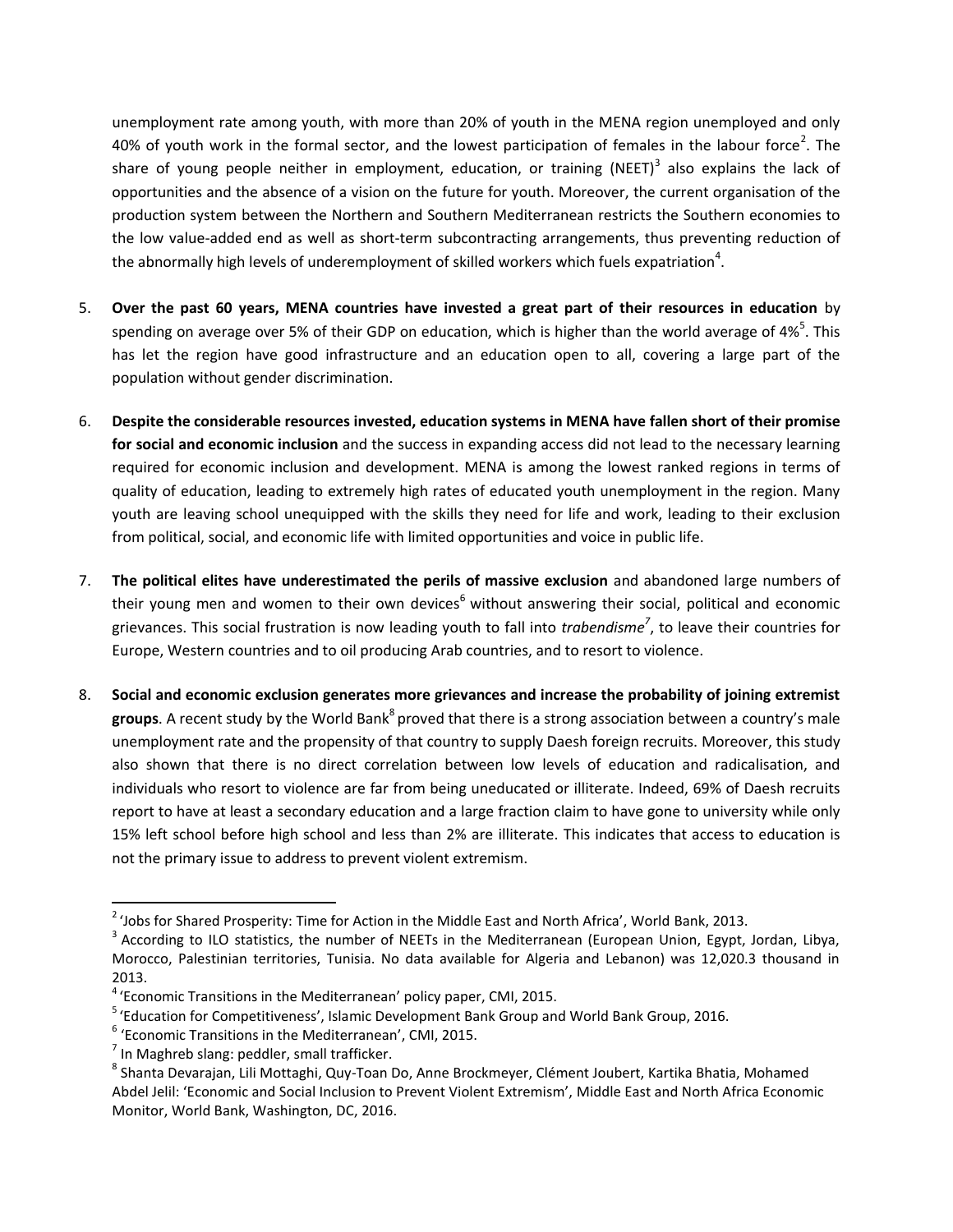9. **This underlines the need to mobilise development actors in countering radicalisation and violence extremism**. Economic exclusion coupled with the lack of responses from the State to increase opportunities highlights the failure of the education system to achieve its full potential and the decline of the quality of education in MENA. If Mediterranean States need to concentrate on enhancing the quality of education and its contribution to economic growth, development actors will have to contribute through coordinated actions aiming at creating plurality and enhancing citizens' engagement and personal development through local actions, knowledge contribution, dissemination and cooperation.

#### Rethinking education to foster youth inclusion and prevent violent extremism

- 10. A recent joint initiative launched by the World Bank Group and the Islamic Development Bank Group<sup>9</sup> highlighted the fact that **a new vision of education is critical for the MENA region – one that promotes critical thinking, creativity and innovation.** This would support countries to achieve inclusive growth, social stability and global competitiveness. The transition should be accompanied by a shift from an 'education for all' to 'learning for all' in order to increase open-mindedness, employability, and growth to foster youth inclusion.
- 11. **Enhancing quality of education is essential to achieve inclusive growth and empower youth.** There are many challenges that contribute to the decline of the quality of education in MENA and restrain prevent education systems to achieve their full potential: greater emphasis on schooling than on learning, pedagogical approached focused on rote learning, weak student assessment systems, widespread teacher absenteeism, rampant private tutoring, shortage in instructional materials, inefficient use of resources and weak governance structures and accountability mechanisms.
- 12. **New pedagogical methods need to be developed in order to end rote memorisation and passive learning** which do not maximize learning and do not encourage dialogue and critical thinking. The new pedagogical methods should allow to promote critical and free thinking, problem-solving and open discussion between students and teachers and help to demystify the violent narratives and give youth the tools to build a peaceful and stable society.
- 13. **Investing in soft skills, and transmitting values and ethics** not only fosters skills development but also increases open-mindedness, employability, growth, social cohesion, and inclusion. Thus, this is also a solution to foster inclusion of marginalised groups, particularly young men and women in rural and periurban areas (through vocational training, for instance).
- 14. **Improving the content of the teaching materials by identifying and better understanding best practices, policies and participatory mechanisms**. Indeed, some of the actual content might sometimes be inconsistent with current constitutions, and might even reflect gender discrimination and intolerance towards different ethnic or religious groups.

 $\overline{\phantom{a}}$ 

<sup>&</sup>lt;sup>9</sup> 'Education for Competitiveness', Islamic Development Bank Group and World Bank Group, 2016.